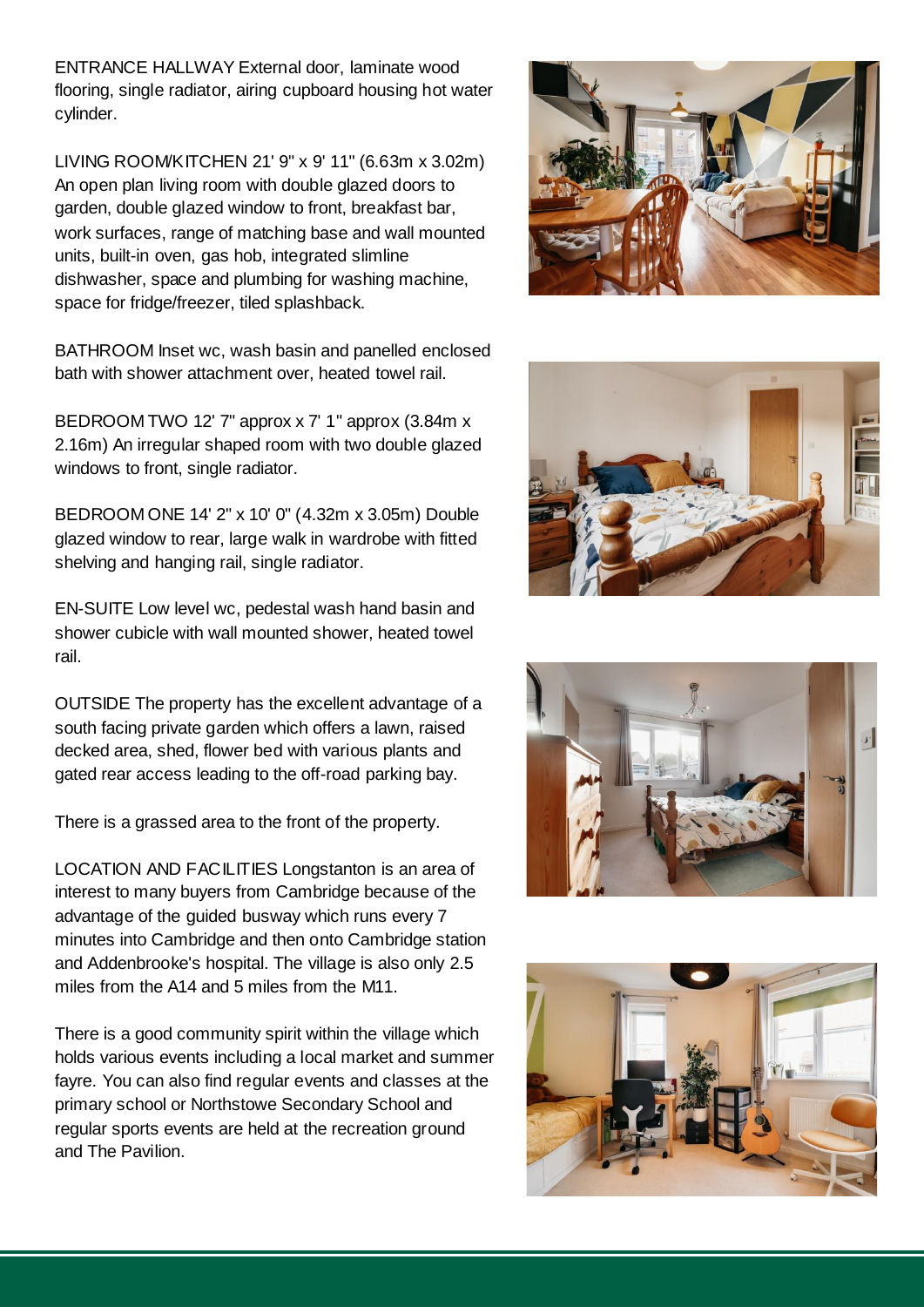Facilities in Longstanton include a primary school, a village institute, doctors and dentist surgery, veterinary surgery, public house, village store with post office, fish and chip shop and a co-operative store. The village will benefit from a wider choice of facilities on offer from the neighbouring purpose-built town of Northstowe that is currently in development.







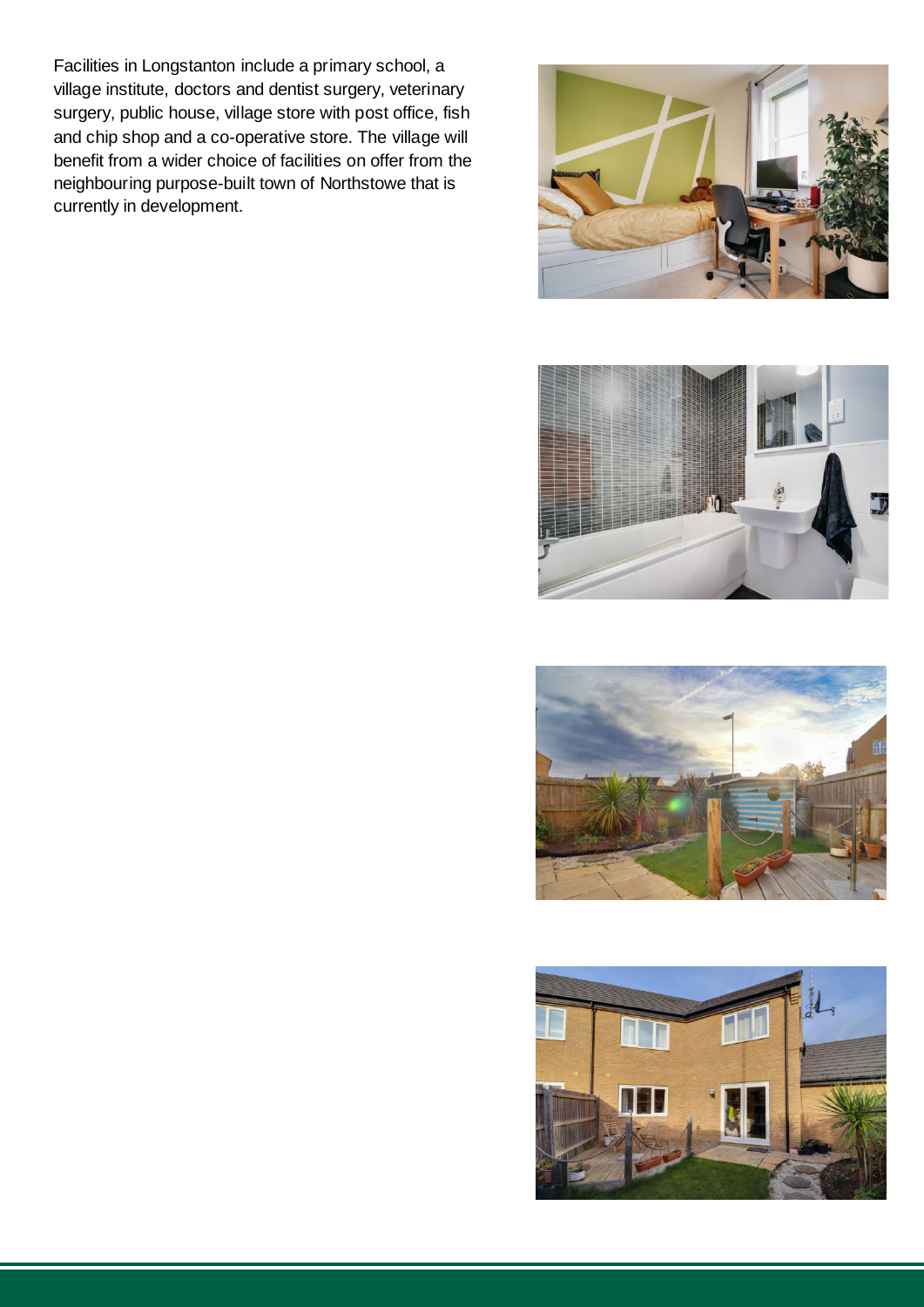

Total area: approx. 59.2 sq. metres (636.7 sq. feet)

**IMPORTAN T:** Hockeys (Willingham) Ltd for themselves and f or the v endors or lessors of this property whose agents they are give notice that the particulars are produced in good f aith and are set out as a general guide only and do not constitute any part of a contract and no person in the employ ment of Hockey s (Willingham) Ltd has any authority to make or give any representation or warranty in relation to this property .

23 Church Street Willingham CB24 5HS Telephone: 01954 260940 Email: jeremy.t@hockeys.co.uk